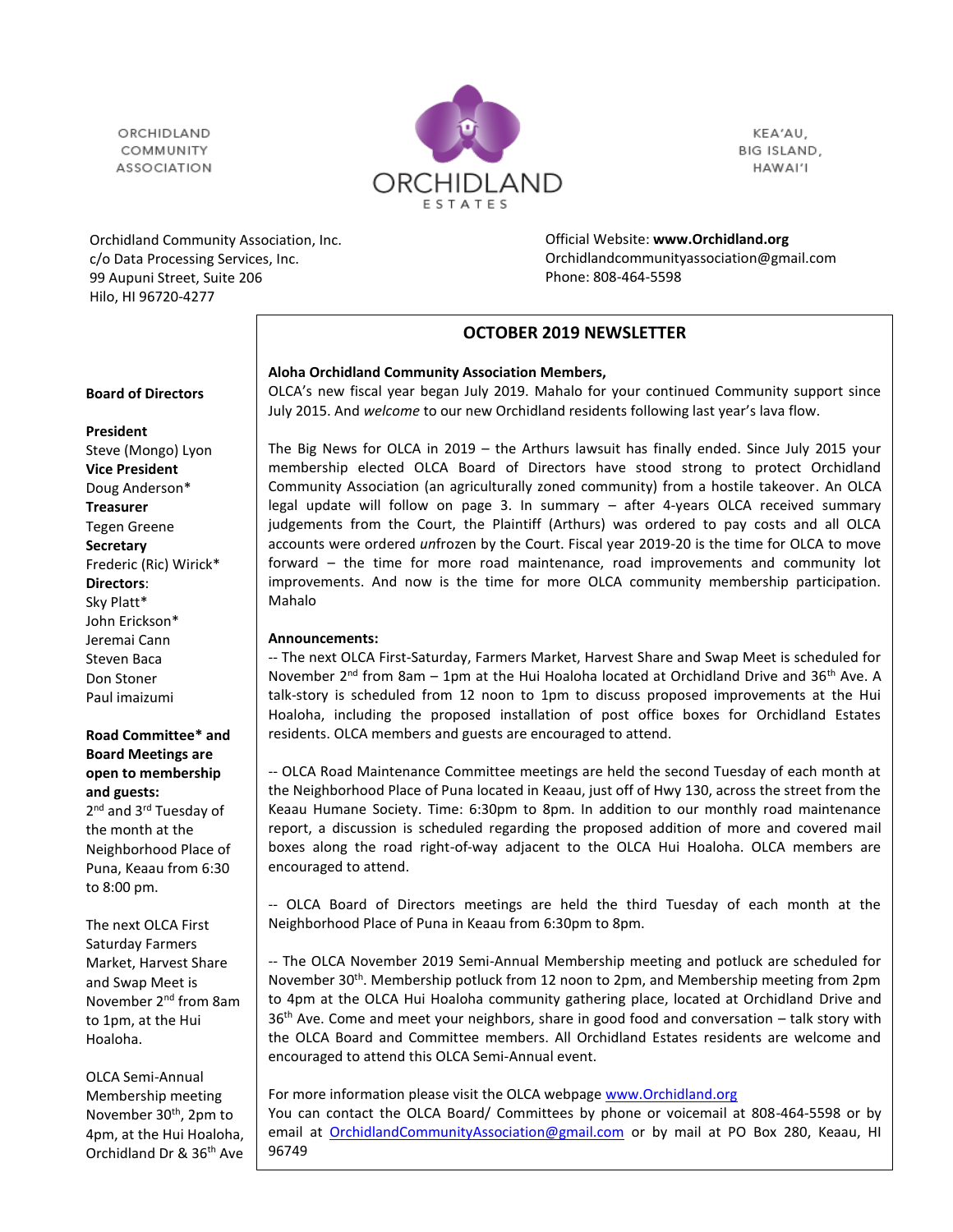# **OLCA OCTOBER 2019 NEWSLETTER, PAGE 2 STEVE (MONGO) LYON, PRESIDENT'S MESSAGE**

Mongo wishes you a Scary Halloween (but no lawsuits!) wherever you are. THIS OLCA BOARD:

- All THE ROADWORK CONTRACTS, twice a year full rotation, signage, potholes, paving, sealing -ALL OF IT We are on it, please be patient.
- Board volunteers have endured so much with no reward, save to be a part of a larger local Ohana sharing paradise in selfless spirit. Board members will soon meet with state and local politicians about very influential legislation that could radically affect how Orchidland is governed.
- Collects the Road Maintenance Fees current and behind (We do not seek foreclosure, as it is against the law, but will work with those struggling. It is only fair that all members pay what is due.)
- Hold regular consistent scheduled Road committee and Board meetings, got rid of Special Meetings that were used by prior Boards, not for emergencies, but to manipulate the director's votes and control members attendance. Many members remember those difficult times years past.
- Set-up and support farmers market for locals, our Hui Hoaloha, as we are agriculturally zoned and have a number of growers and marketers.
- Orchidland seems to be a shortstop for garbage dumping, vehicle dumping & burned, rippers and squatters. Members recently cleaned up a section of Ilima, sending over 8 truckloads of debris away. We are developing a survey program of accountability for empty lots. Please verify and secure your property. It took County years to raid and arrest a chop-shop, drug and ripper ring in Orchidland that grew to eventually owe over \$24,000 in taxes and over 100 parts cars on one property. I guess it takes prep time to organize, out and chase these all too common bandits, but at what cost to neighbors? I was in the Mayor's office and in courtroom all too often….
- Operate the original website: www.Orchidland.org (On-line Full disclosure)
- Pay all bills, roadwork, rentals, phone bills, insurance, accountant, et al.
- Attend Community Development Plan workshops to update the detailed and complex 'all inclusive' planning tool that influences our Orchidland homes! Infrastructure requirements could cost a bundle in bonds and taxes.
- DOT proposes a round-about on Hwy 130 at Orchidland Dr. that will be 40 feet smaller than the Pahoa round-about. Viable? We had been promised traffic lights for decades! We provide the only 'Village' for "milk and gas" in all the estates, burdened with over 1,000 Puna wide vehicles per day on our private member supported roadways. Prior Boards had not found an agreeable method to compensate for this extra burden. Hopefully cooperation will win out. We do not foresee any additional 'special use' permits in Orchidland as we already have a decades old stalled and partially built retail project that has not found a market, yet a large commercial multi storefront center is nearly complete in Pahoa.
- Since last newsletter we have around 15 new addresses in Orchidland.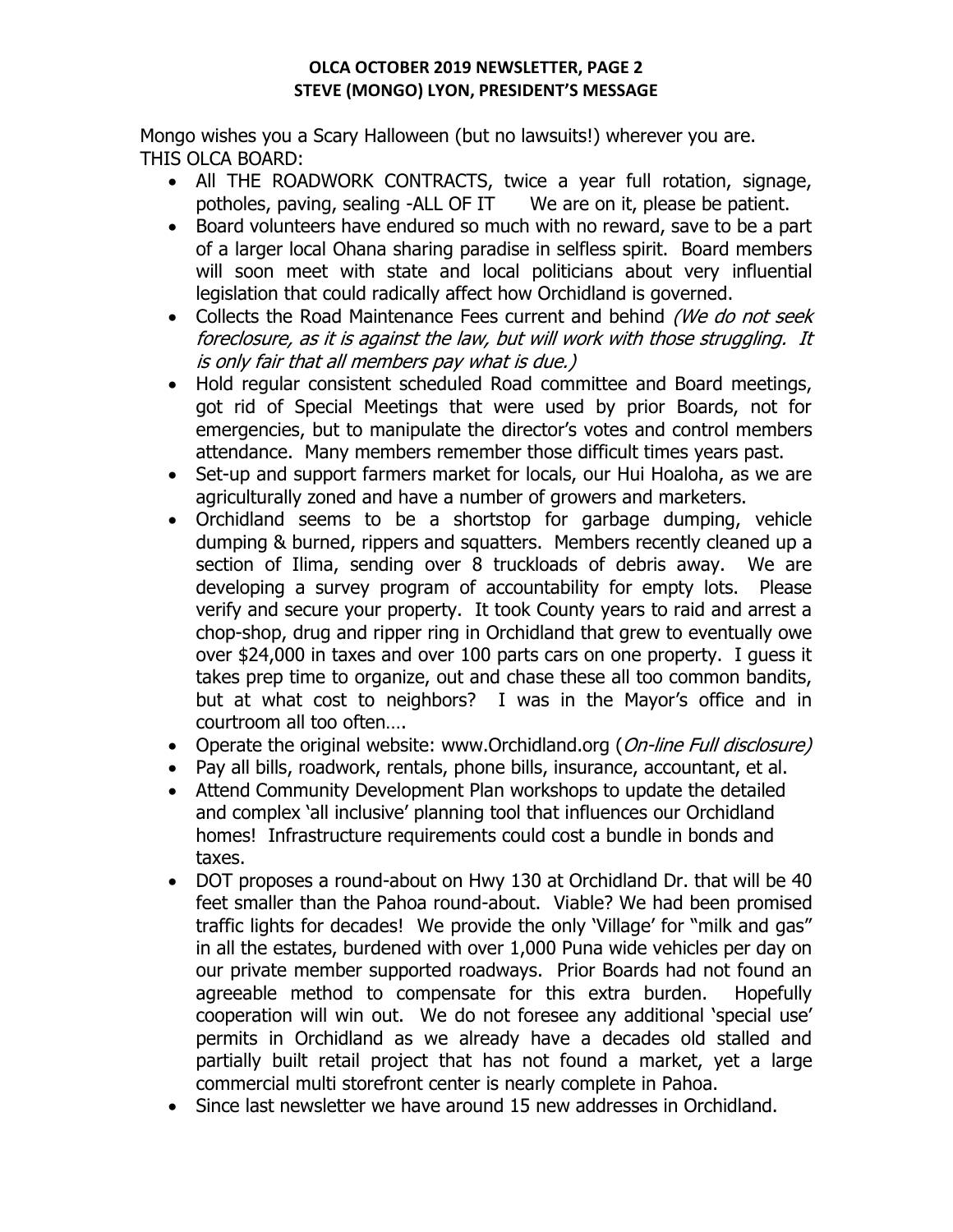# **OLCA OCTOBER 2019 NEWSLETTER, PAGE 3 LEGAL UPDATE**

As our members know **OLCA prevailed on** *all counts* **of the lawsuit filed by Barbara Arthurs**. However, many of our members are still confused as to why, if she lost the lawsuit, she is still presenting herself as OLCA President. To be clear, the lawsuit **did not** contain the issue of "who's the real Board". Ms. Arthurs did make a last-minute attempt to add this to the lawsuit, but the Court denied her effort stating that she already acknowledged the Defendants as OLCA Board members by suing them in their official capacity, she cannot now take the opposite stance.

Throughout the hearings the Court, not being able to decide the OLCA Board issue because it was never presented to the Court, did however make rulings that gave your current OLCA Board full control of the Association's finances, the authority to run the Corporation, and awarded OLCA costs from defending the lawsuit. For most litigants that would be sufficient enough to realize this should all be pau, but apparently it is not enough for Ms. Arthurs.

**All the individuals currently claiming to be the Board along with Ms. Arthurs are not even members of Orchidland Community Association, and therefore are ineligible to be on the OLCA Board. So, we are currently left with no choice but to defend OLCA and have sent the following Cease & Desist letter to the deceivers.**

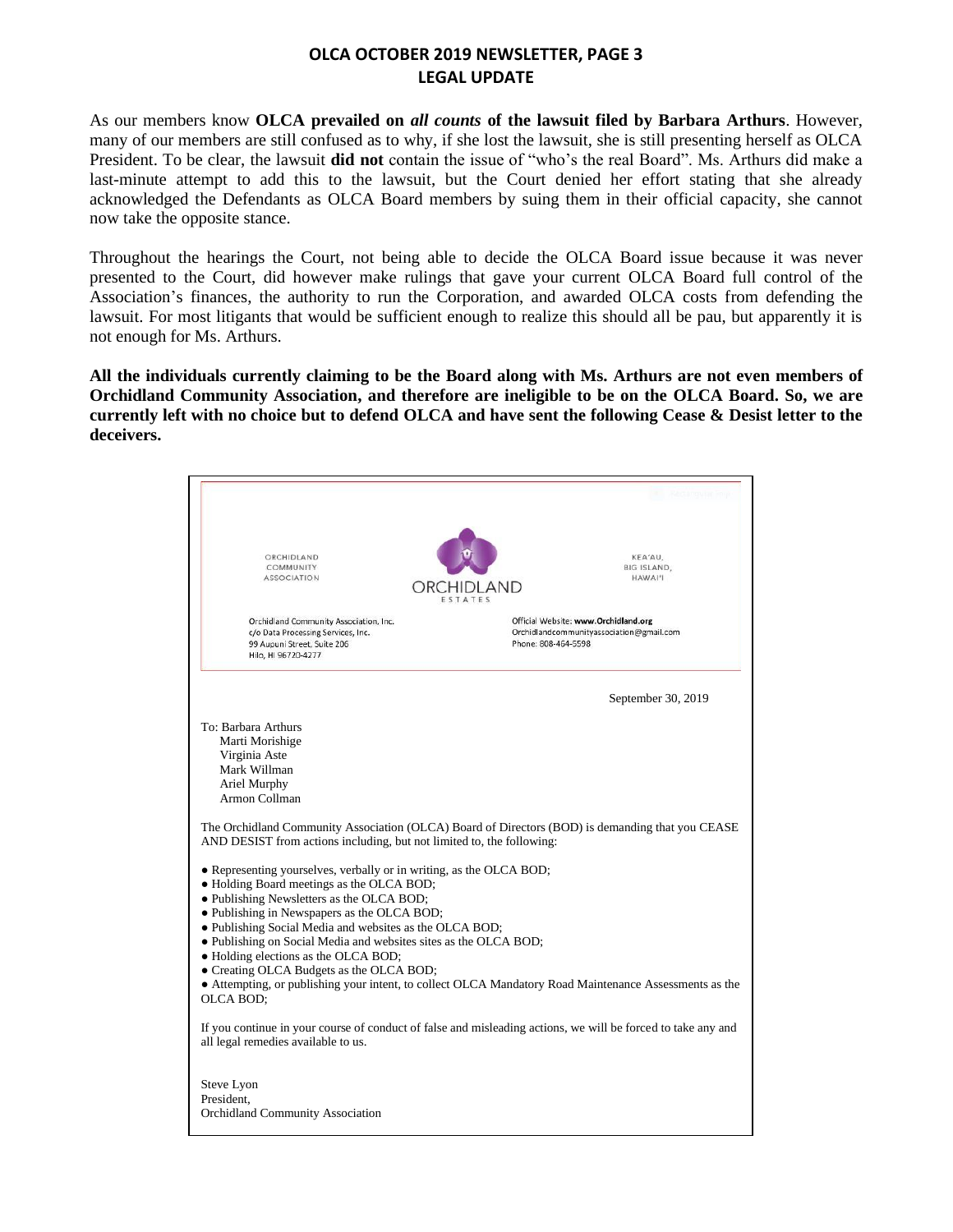## **OCTOBER 2019 NEWSLETTER – PAGE 4 ROAD MAINTENANCE COMMITTEE (RMC) REPORT**

#### **Unpaved road maintenance updates:**

Hokori Construction completed maintenance of about 30 miles of unpaved roads a few months ago. Maintenance included: grading, rolling, compaction and adding materials where needed. Materials used on roadways = 1910 tons (about 95, 20-ton truck loads).

In addition, extra materials where used on 37th Ave from Ainaloa to Pohaku drive. This was done to build up materials base on one through-road, so that next maintenance rotation no additional materials should be required. Total materials used on  $37<sup>th</sup>$  Ave. = 1,447 tons (about 72, 20-ton truck loads).

### **Asphalt paving updates:**

Asphalt paving is scheduled to begin soon. With the 2015 Orchidland Voice/ Arthurs lawsuit ended and all OLCA funds unfrozen -- the RMC will now go back to its original plan to pave upper Laniuma Drive, then upper Illima Drive and finally, upper Pohaku Drive. Once these 3-sections of roads are completed, the 1999 Paving Plan will be complete.

### **2020 Paving Plan updates:**

Anticipating the completion of the 1999 Paving Plan on or about fiscal year 2020-21. The RMC will begin to draw up the 2020 Paving Plan for the next decade. Drafts will begin and be discussed at the November 2019 RMC meeting and will be on the ballot for Membership approval March/ April 2020.

#### **Additional road and road-side maintenance scheduled for fiscal year 2019-20:**

-- Unpaved road maintenance, as noted above, at least one more complete rotation, about 30 miles, during the fiscal year.

-- Pothole filling at least once a month or as needed on Main Access Roads.

-- Tractor mowing of Main Access Road-sides and opening up line of sight, mowing and weed trimming at intersections, 3 to 4 times per fiscal year.

-- Tractor mowing unpaved road-sides, 2 to 3 times per fiscal year.

-- Clearing overgrown vegetation from road edge, opening natural drainages and crack sealing.

### **2019-20 Road Maintenance and Integrated Financial Report**

Total collected funds from July 1, 2019 to September 30, 2019 =

Approximately \$261,335

Total expenditures from July 1, 2019 to September 30, 2019 =

Approximately \$70,952

Roads = \$47,070

Insurance = \$14,470

Administration = \$8,690

OLCA Monthly Financials can be viewed online a[t www.Orchidland.org](http://www.orchidland.org/)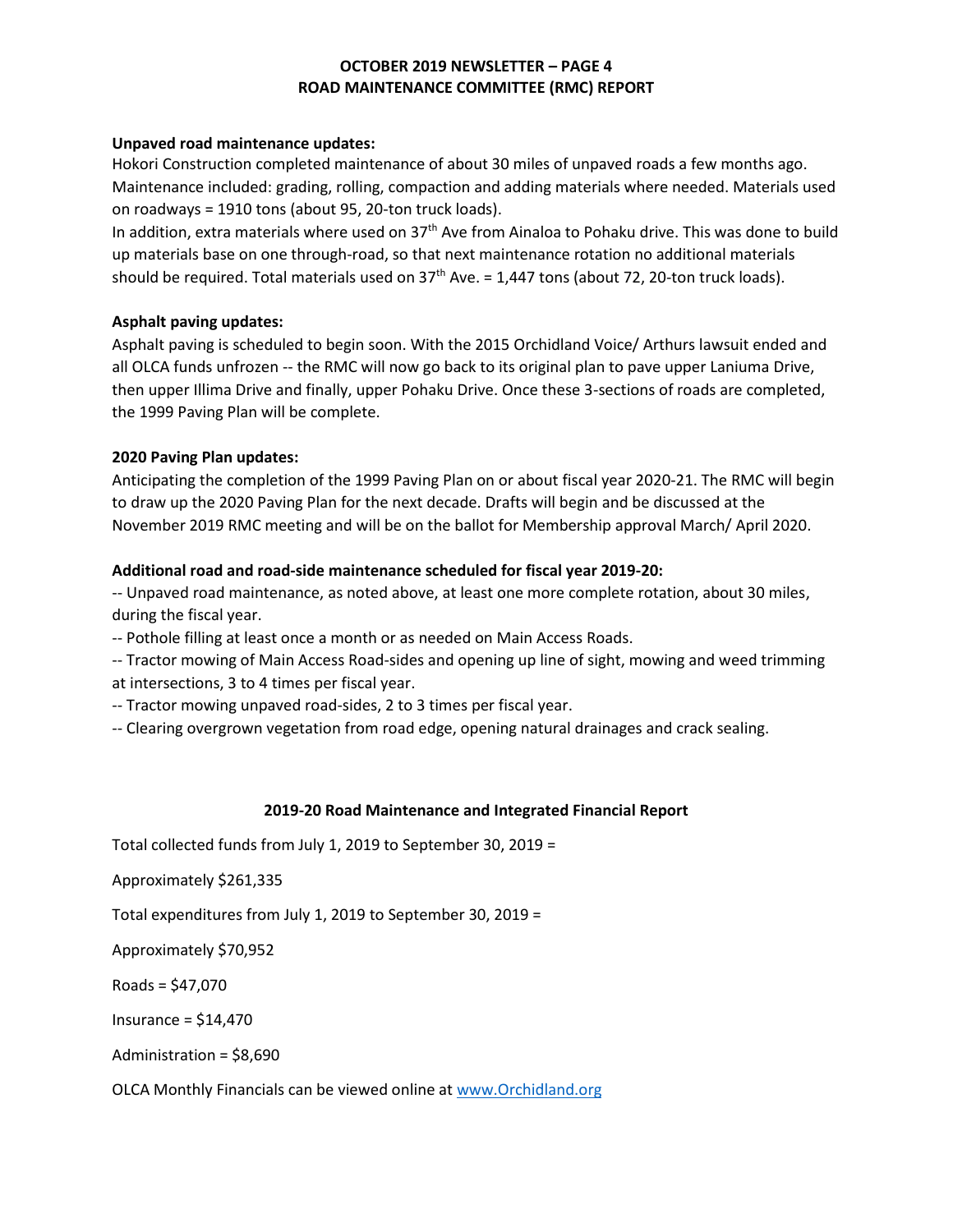## **Orchidland Community Association, Inc. 2019-20 Proxy**

If you cannot attend an OLCA Semi-Annual Membership Meeting,

you may assign another person of your choice to cast your vote by proxy. Fill out the information below if you wish to assign a proxy.

I appoint and authorize the person below [check one] to be my Proxy:

| __ Steve (Mongo) Lyon, President                           | John Erickson, RMC Vice Chair |
|------------------------------------------------------------|-------------------------------|
| Doug Anderson, Vice President                              | Paul Imaizumi, Director       |
| Tegen Greene, Treasurer                                    | Don Stoner, Director          |
| Frederic (Ric) Wirick, Secretary                           | Jeremai Cann, Director        |
| Sky Platt, RMC Chair/ Foreman                              | _ Steve Baca, Director        |
|                                                            |                               |
|                                                            |                               |
|                                                            |                               |
|                                                            |                               |
|                                                            |                               |
|                                                            |                               |
|                                                            |                               |
|                                                            |                               |
|                                                            |                               |
| TMK Number (s) of lots in Orchidland Estates that you own: |                               |
|                                                            |                               |

\_\_\_\_\_\_\_\_\_\_\_\_\_\_\_\_\_\_\_\_\_\_\_\_\_\_\_\_\_\_\_\_\_\_\_\_\_\_\_\_\_\_\_\_\_\_\_\_\_\_\_\_\_\_\_\_\_\_\_\_\_\_\_\_\_\_\_\_\_\_\_\_\_\_\_\_\_\_\_\_\_\_\_

Signature and date:  $\Box$ 

By signing this proxy I attest I am a member in good standing of the Orchidland Community Association. In accordance with the OLCA Bylaws, members who are in good standing are entitled to one vote per TMK. Multiple lot owners have one vote per lot owned which is in good standing. Your TMK (Tax Map Key) can be found on your property tax billing.

Hawaii Nonprofit Corporations Act Section 414D-113 states "Unless the articles or bylaws prohibit or limit proxy voting, a member may appoint a proxy vote or otherwise act for the member by signing an appointment form either personally or by an attorney-in-fact..."

Mail to: Orchidland Community Association, Inc. c/o Data Processing Services, Inc. 99 Aupuni Street, Suite 206 Hilo, HI 96720-4277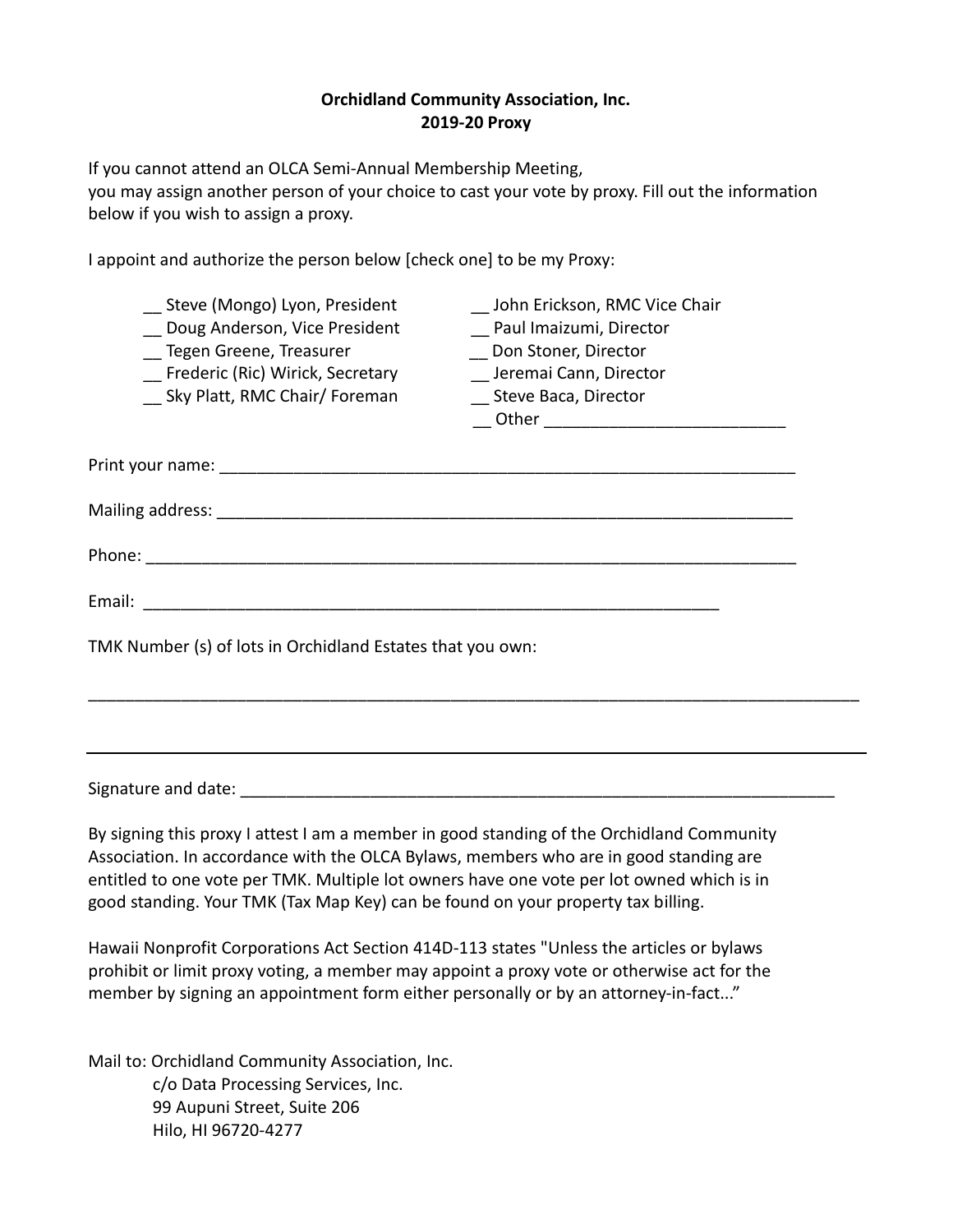## **OLCA OCTOBER 2019 NEWSLETTER, PAGE 5 SOCIAL AND COMMUNITY LOT COMMITTEE UPDATE**

**Over the past 4-years, the Hui Hoaloha has become Orchidland Community Association's central gathering place** hosting the monthly OLCA First Saturday Farmers market, harvest share and swap meet with regular agricultural and educational presentations. Centrally located at Orchidland Drive and  $36<sup>th</sup>$  Ave. This is the location for OLCA's Semi-Annual Membership meetings and membership potlucks in April and November. In addition, this is the central site for USPS mailboxes in Orchidland Estates.

With the Arthurs lawsuit behind us, the Plaintiff (Arthurs) ordered to pay costs and all OLCA funds unfrozen by the Court – **NOW is the time for OLCA to move forward** with permanent improvements at OLCA's Hui Hoaloha – our community gathering place. OLCA has an approved special use permit with the County of Hawaii to build on this location and has proposed plans for a permanent structure, pavilion or the like, restrooms, covered post office mail boxes, possibly a commercial imu and more.

In order to move forward -- **OLCA needs your help** – both in participation and fundraising. Beginning Saturday, November  $2^{nd}$  (at the monthly market/harvest share) from 12 noon to 1pm, we will meet to talk-story regarding site improvements, fundraising and growing participation.

Below is a preliminary site plan for OLCA's Hui Hoaloha, the plan is to get your input and suggestions before moving forward. This is your opportunity to step forward and become an active member in the growing Community of Orchidland Community Association.



*(Disclaimer, OLCA is not associated with a group called Orchidland Neighbors (ON). ON has been fundraising since at least March 2015, receiving Contingency Relief Funds from Hawaii County Council before they even owned property in Orchidland Estates. As of this time ON does not have, or has even applied for, a Special Use Permit for their proposed building. Additionally, OLCA has been informed by Hawaii County officials that ON will not get a Special Use Permit as we have an existing one on our property for our Hui Hoaloha. If you have donated any monies to Orchidland Neighbors thinking you were donating to Orchidland Community Association's Community Center – please contact OLCA immediately.)*